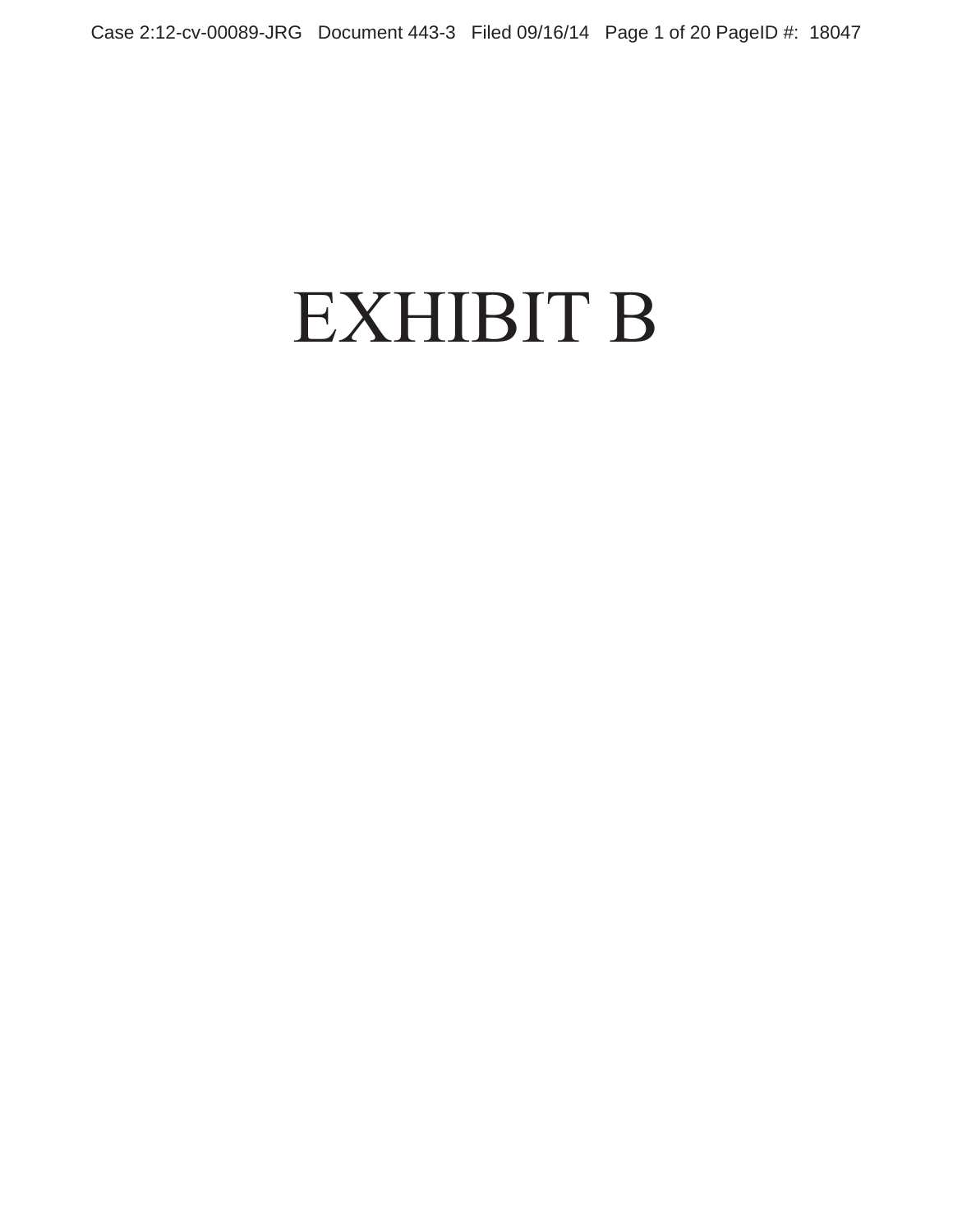Page 1

 IN THE UNITED STATES DISTRICT COURT FOR THE EASTERN DISTRICT OF TEXAS MARSHALL DIVISION UNITED STATES OF AMERICA ) Ex rel. JOSHUA HARMAN,  $\qquad \qquad$  ) Plaintiffs,  $\qquad \qquad$  ) Civil Action No. V. 2:12-CV-0089 TRINITY INDUSTRIES, INC. and TRINITY HIGHWAY (and TRINITY HIGHWAY ) Deposition of: PRODUCTS, LLC,  $\qquad \qquad$  ) DEAN SICKING Defendants. )

S T I P U L A T I O N S

IT IS STIPULATED AND AGREED, by and between the parties through their respective counsel, that the deposition of:

## DEAN SICKING

may be taken before Jennifer L. Landrum, Court Reporter and Notary Public, State at Large, at the Law Offices of Lightfoot, Franklin & White, LLC, 400 North 20th Street, Birmingham, Alabama 35203, on the 9th day of September, 2014, commencing at approximately 11:30 a.m.

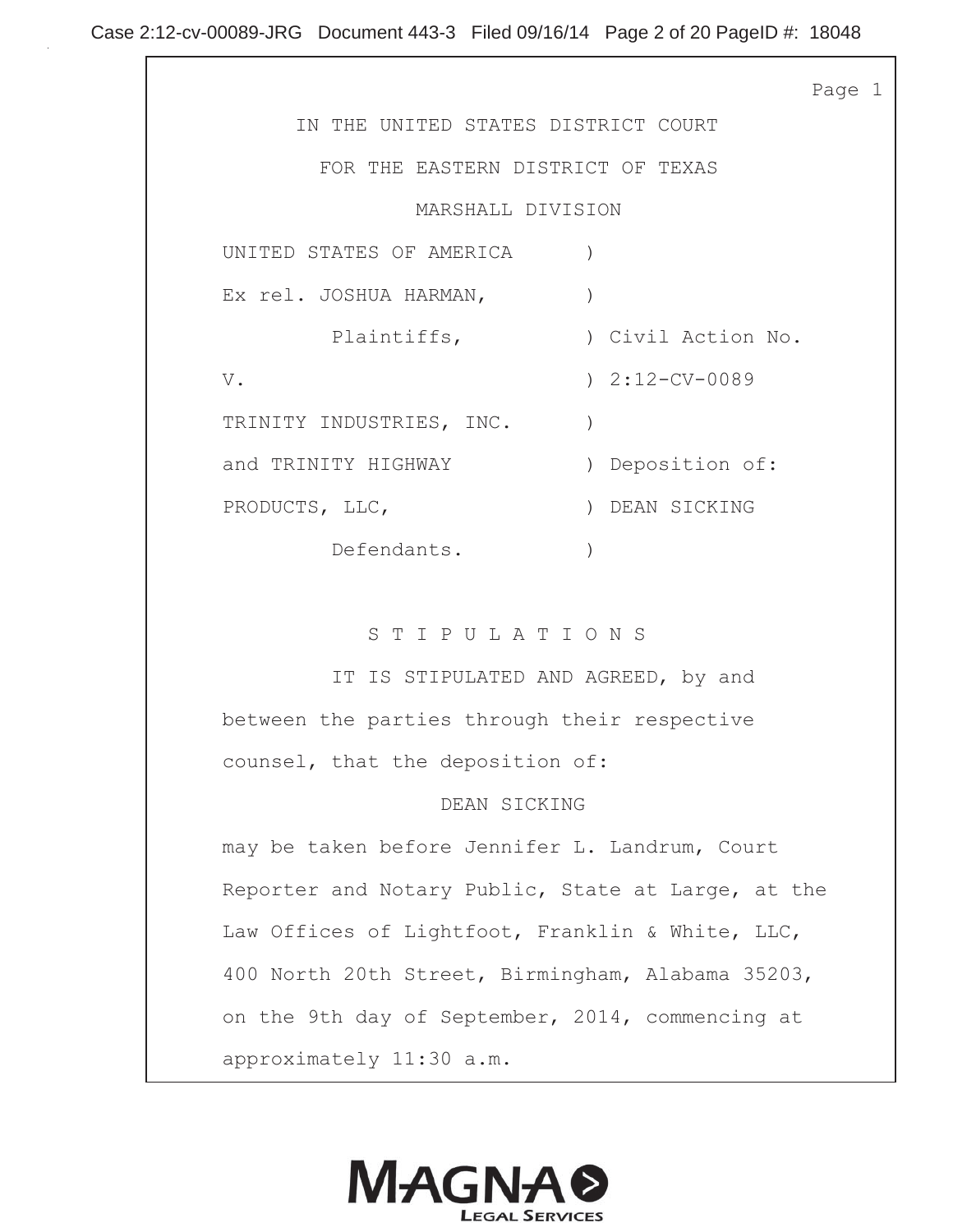

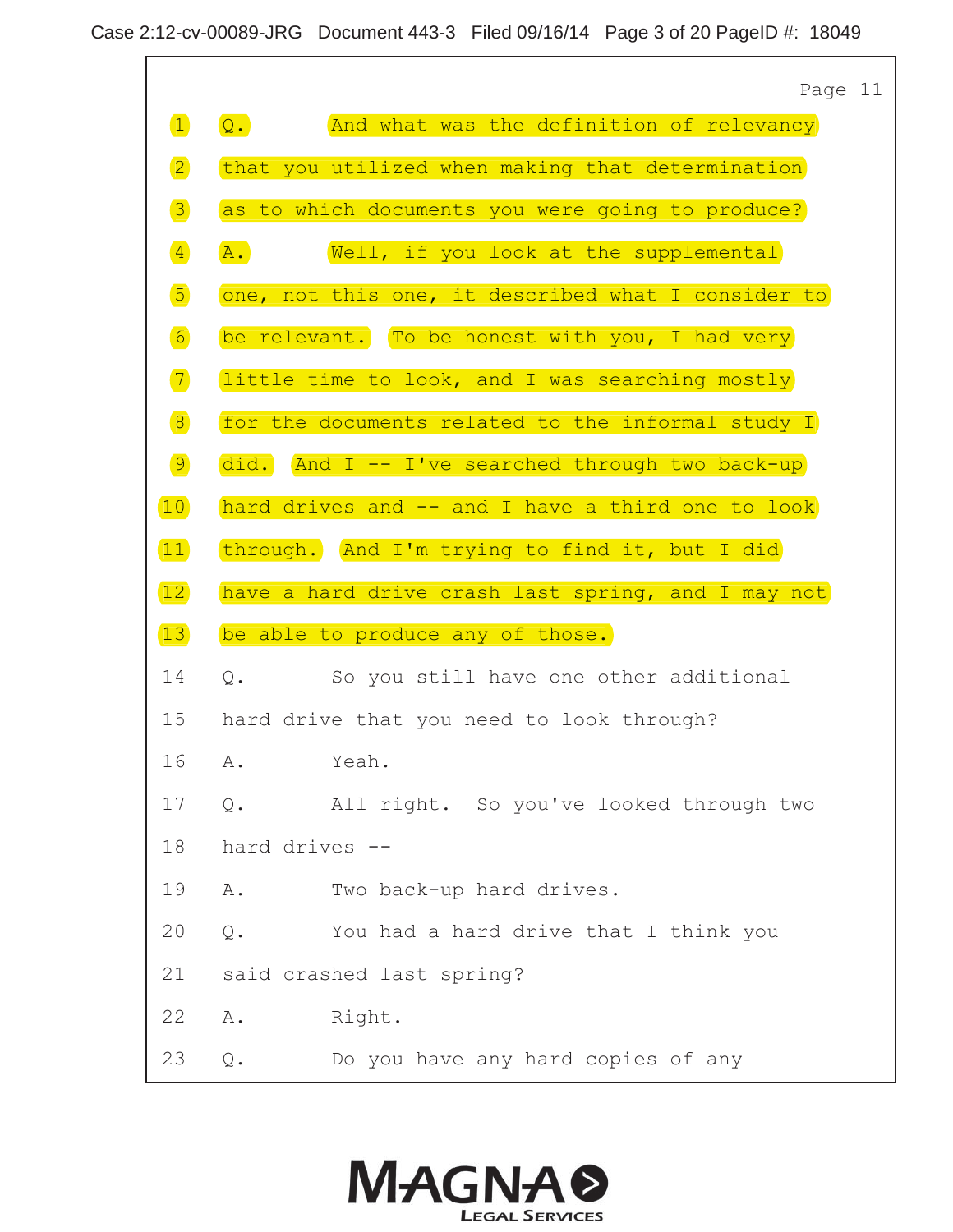

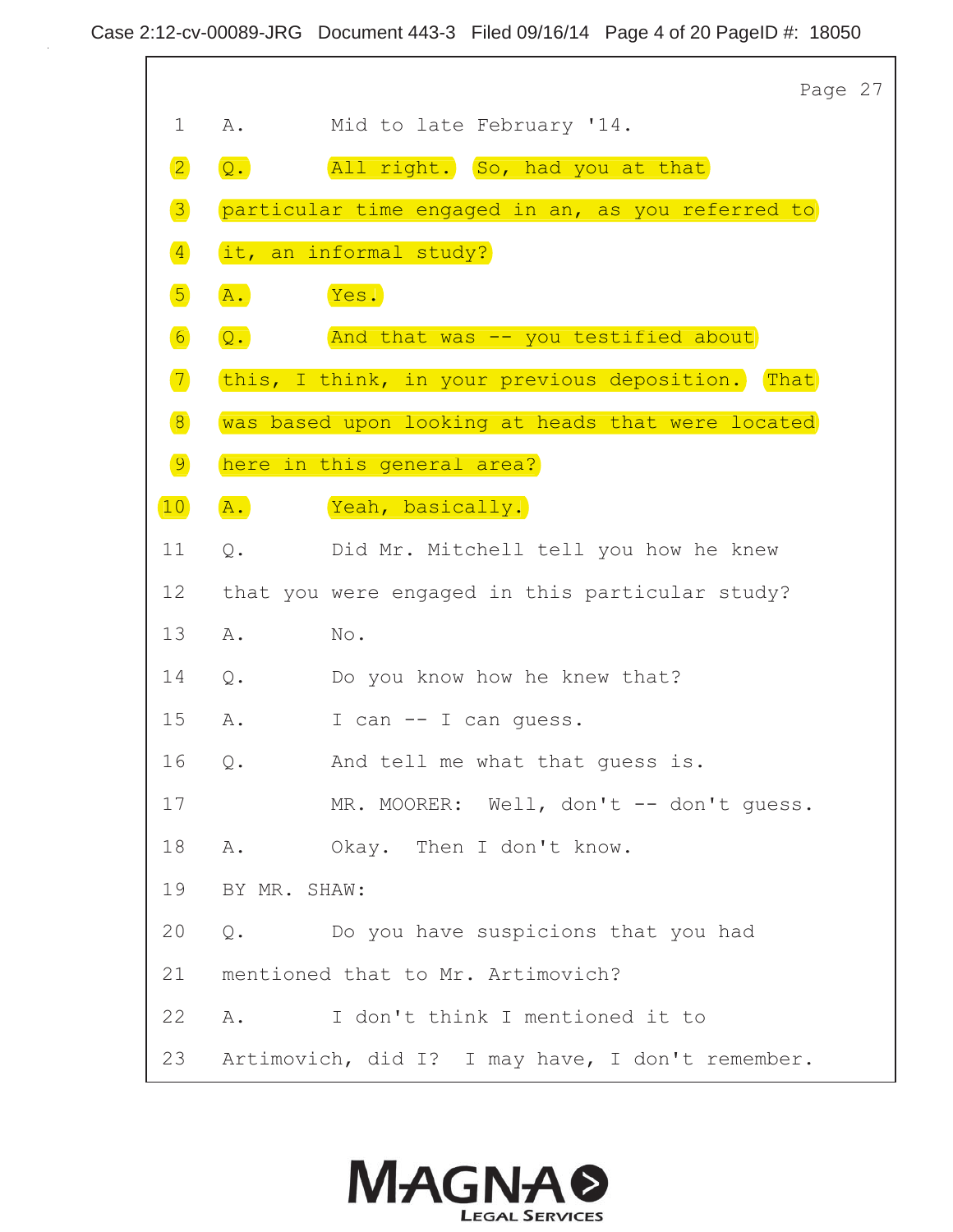Page 28 1 Q. All right. Well, then -- 2 A. I don't suspect. 3 Q. -- your best -- your best understanding 4 of how Mr. Mitchell knew you were engaged in that 5 particular study. 6 THE WITNESS: Should I guess? 7 MR. MOORER: Don't -- don't guess or 8 speculate. If you -- 9 THE WITNESS: I'd be speculating. 10 MR. MOORER: If you know, you can say. 11 THE WITNESS: I don't know. 12 BY MR. SHAW: 13 Q. So you do not know. Did Mr. Mitchell 14 tell you how he knew that? 15 A. He did not. 16 Q. All right. Have you completed that 17 study? 18 A. Sure. 19 Q. Did you do anything with that particular study, was it published; was it formulated; peer reviewed, anything like that? A. Absolutely not. 23 Q. Do you consider it to be scientifically 20 21 22

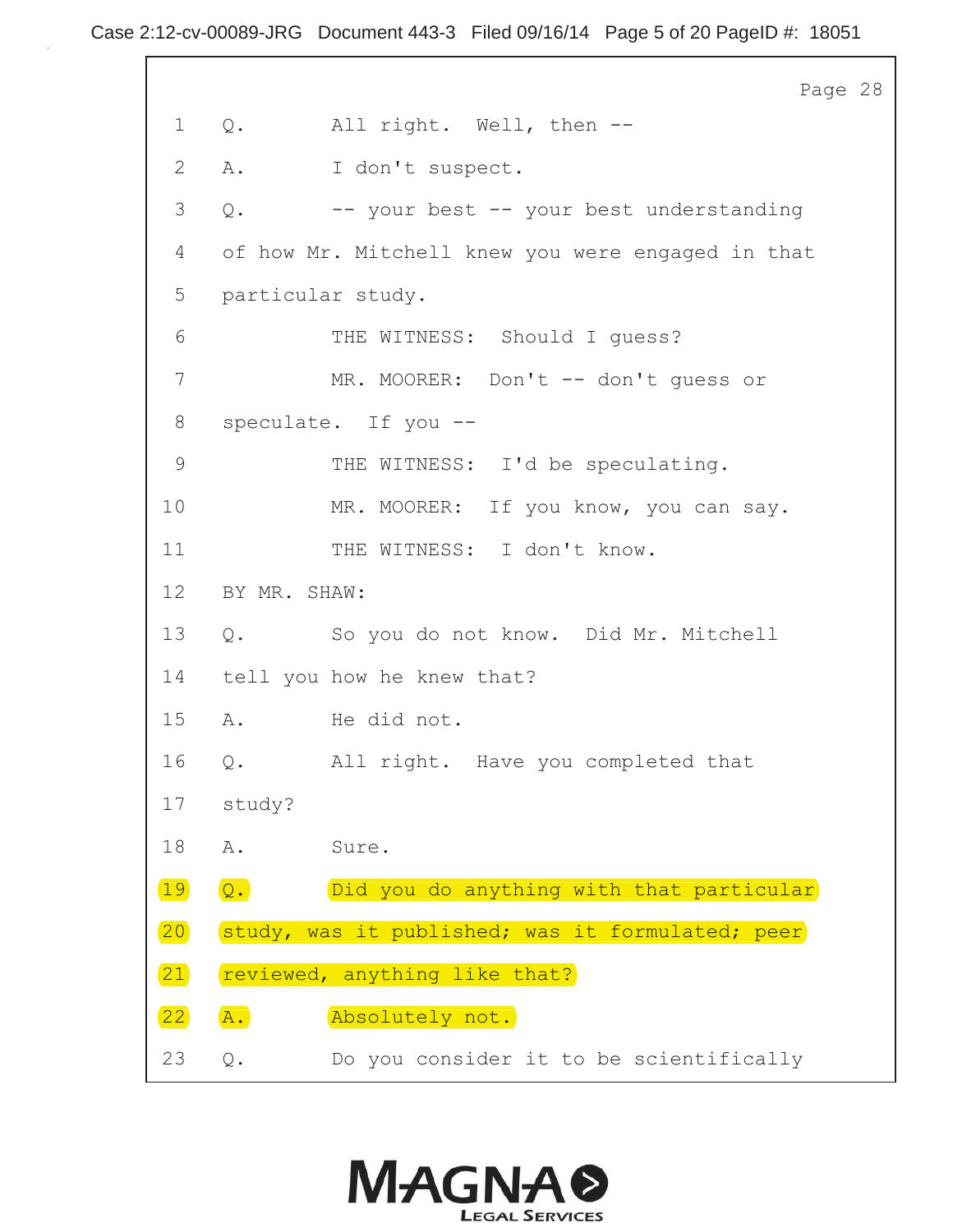|                              |                 |                                                 | Page 29 |  |
|------------------------------|-----------------|-------------------------------------------------|---------|--|
| $\mathbf 1$                  |                 | based or basically an informal observation?     |         |  |
| $\boxed{2}$                  | A.              | It was an informal study that was               |         |  |
| 3                            |                 | brought to a conclusion that I think is well    |         |  |
| $\left  \frac{4}{2} \right $ |                 | founded in science.                             |         |  |
| 5                            | $Q_{\bullet}$   | Why were you doing -- we don't know the         |         |  |
| 6                            |                 | results of that particular study?               |         |  |
| 7                            | Α.              | What did you say?                               |         |  |
| 8                            | $Q$ .           | We don't have the results of that               |         |  |
| 9                            |                 | particular study? Have they been put down where |         |  |
| 10                           |                 | we can look at them?                            |         |  |
| 11                           | $\overline{A.}$ | We have -- I have never written them up.        |         |  |
| 12 <sup>°</sup>              | Q.              | All right. Why were you engaged in that         |         |  |
| 13                           |                 | particular study?                               |         |  |
| 14                           |                 | A. Because I wanted to know if there was        |         |  |
| 15                           |                 | any fire where the smoke was.                   |         |  |
| 16                           |                 | THE COURT REPORTER: Any what?                   |         |  |
| 17                           |                 | THE WITNESS: Fire where the smoke was.          |         |  |
| 18                           | BY MR. SHAW:    |                                                 |         |  |
| 19                           | Q.              | Now at that particular time, were you a         |         |  |
| 20                           |                 | consultant for Mr. Harman?                      |         |  |
| 21                           | Α.              | No.                                             |         |  |
| 22                           | Q.              | Were you working as a consultant for            |         |  |
| 23                           |                 | Mr. Harman at that particular time?             |         |  |

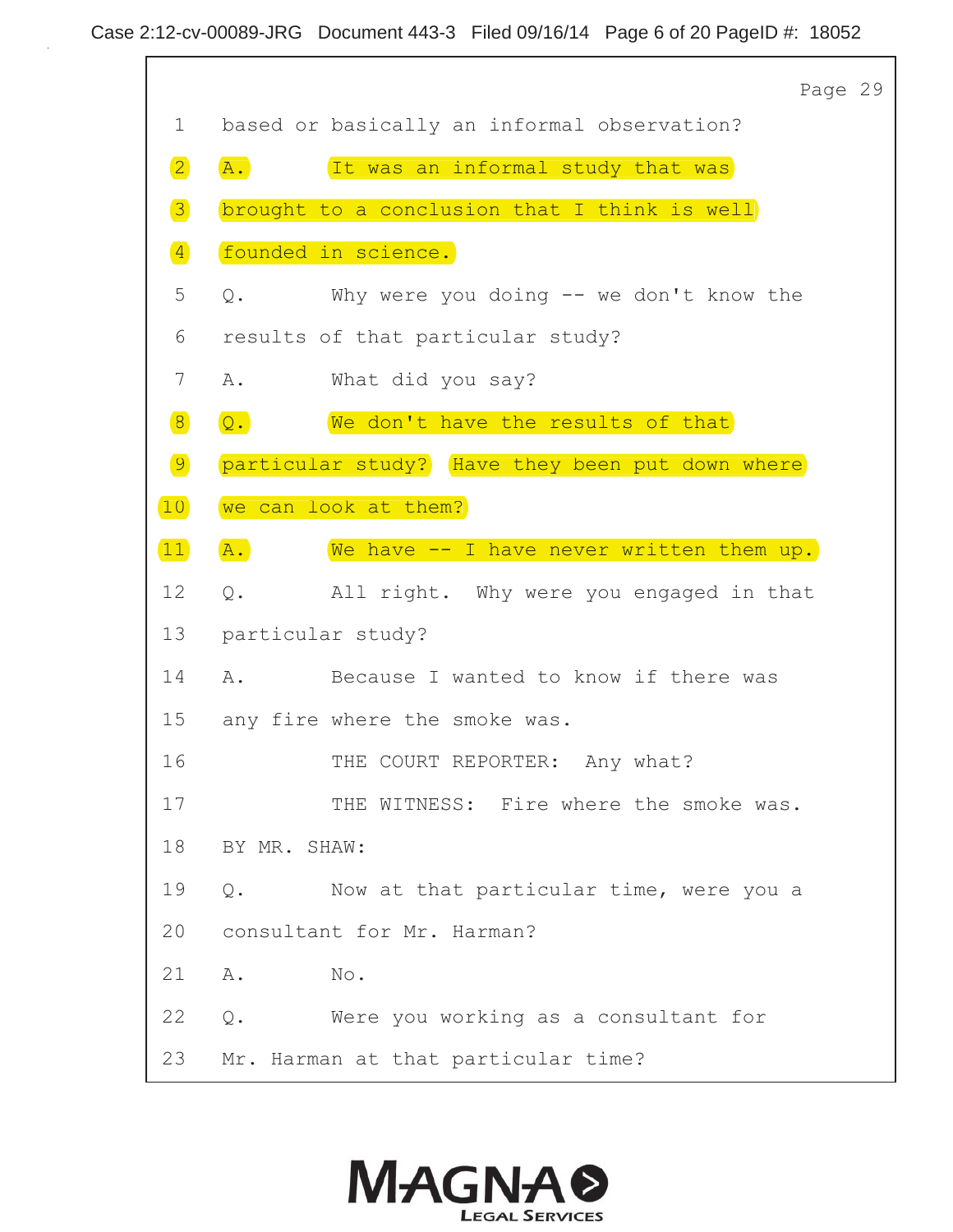

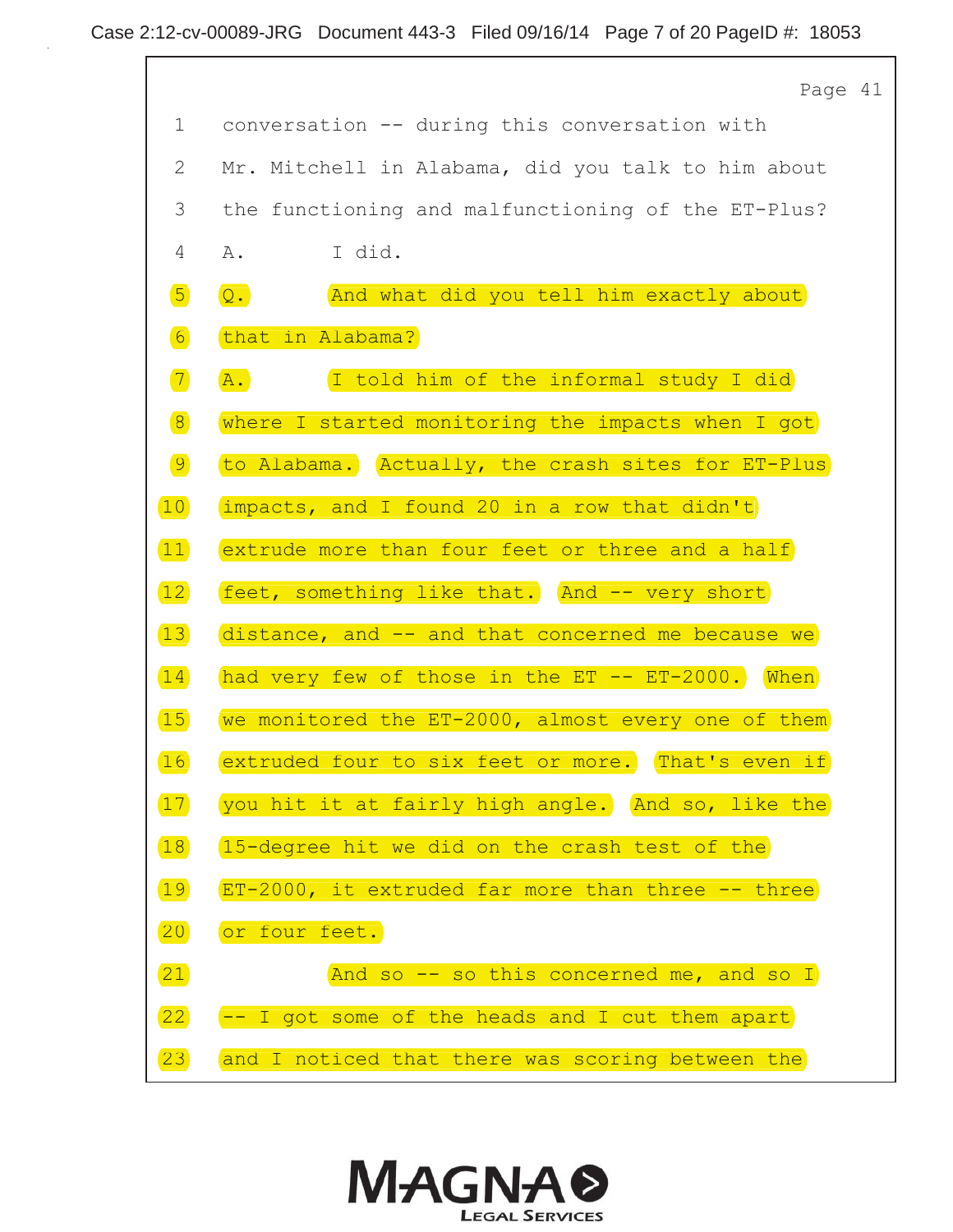

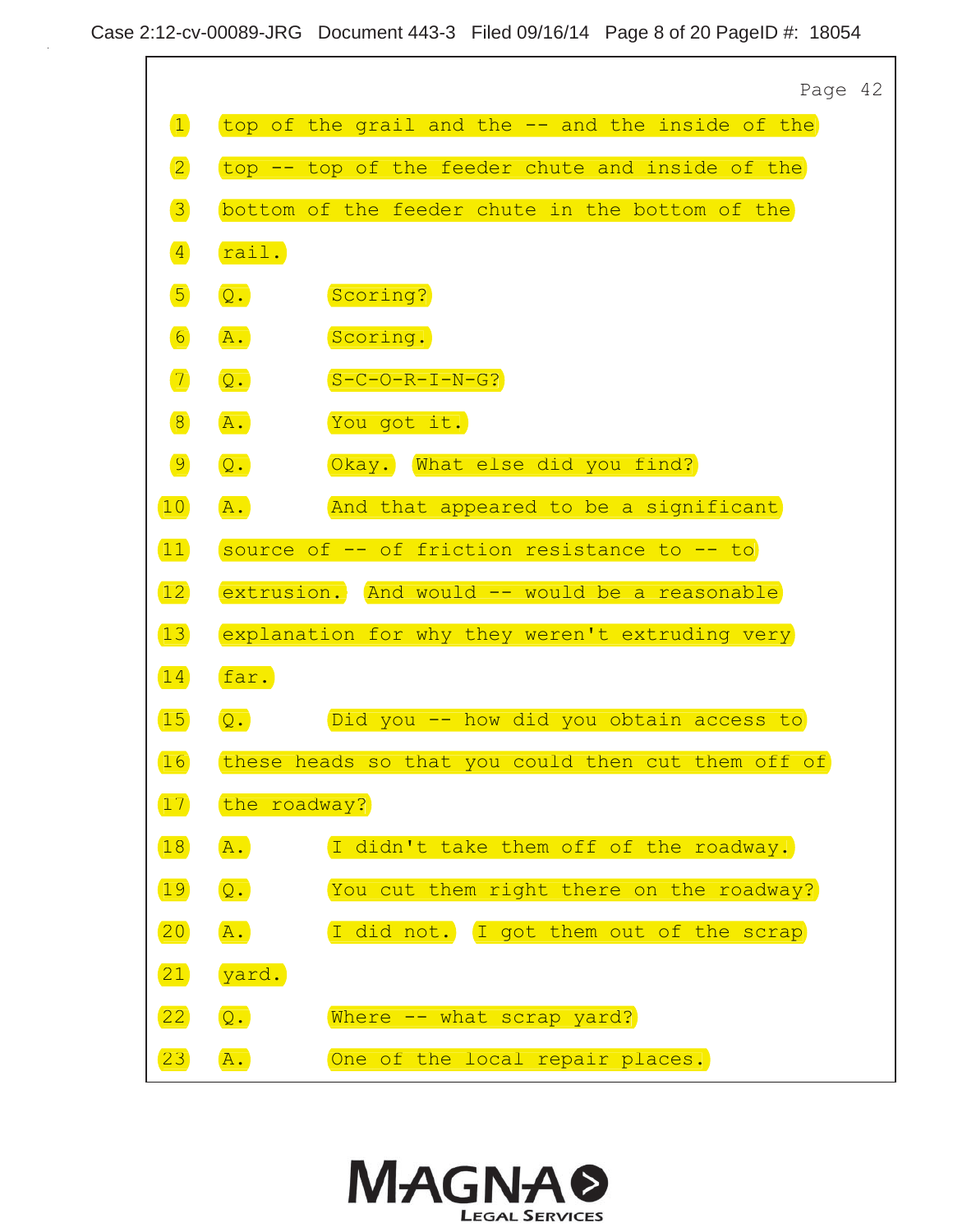

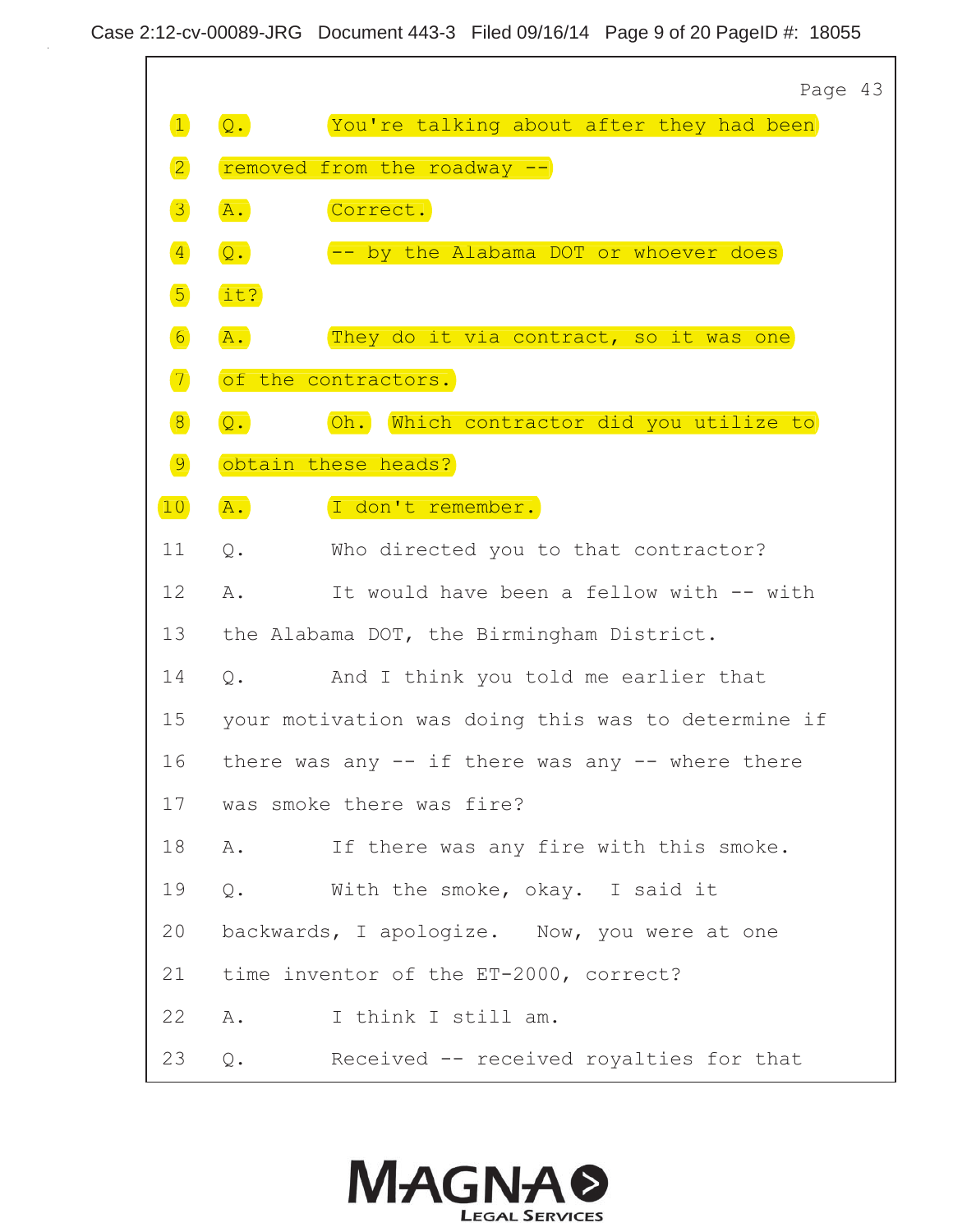|              | Page 57                                                    |
|--------------|------------------------------------------------------------|
| $\mathbf 1$  | is is when Mr. Mitchell came to Alabama there was          |
| $\mathbf{2}$ | no nondisclosure agreement in place, correct?              |
| 3            | There was no nondisclosure agreement in<br>Α.              |
| 4            | place.                                                     |
| 5            | Q. In fact, there wasn't one being talked                  |
| 6            | about at that time?                                        |
| 7            | Α.<br>That's correct.                                      |
| 8            | All right. What was the name of the<br>$\overline{Q}$ .    |
| 9            | scrap yard or holding yard that you went to in             |
| 10           | connection with your informal study?                       |
| $\boxed{11}$ | I got it from the -- from the<br>$\overline{A}$ .          |
| $\boxed{12}$ | contractor, so I don't know.                               |
| 13           | $\overline{Q}$ .<br>What's the contractor?                 |
| 14           | $\overline{A.}$<br>I don't remember.                       |
| 15           | Okay. We don't remember the contractor,<br>$Q$ .           |
| 16           | nor do we remember the scrap yard?                         |
| $\boxed{17}$ | There is only one. It's a contractor.<br>A.                |
| 18           | He does it.                                                |
| 19           | Okay. So it's the same spot? Where is<br>$\overline{Q}$ .  |
| 20           | it geographically located?                                 |
| $\boxed{21}$ | A.<br>Mobile.                                              |
| $\boxed{22}$ | $\overline{Q}$ .<br>All right. Where in Mobile, Alabama is |
| 23           | it located?                                                |

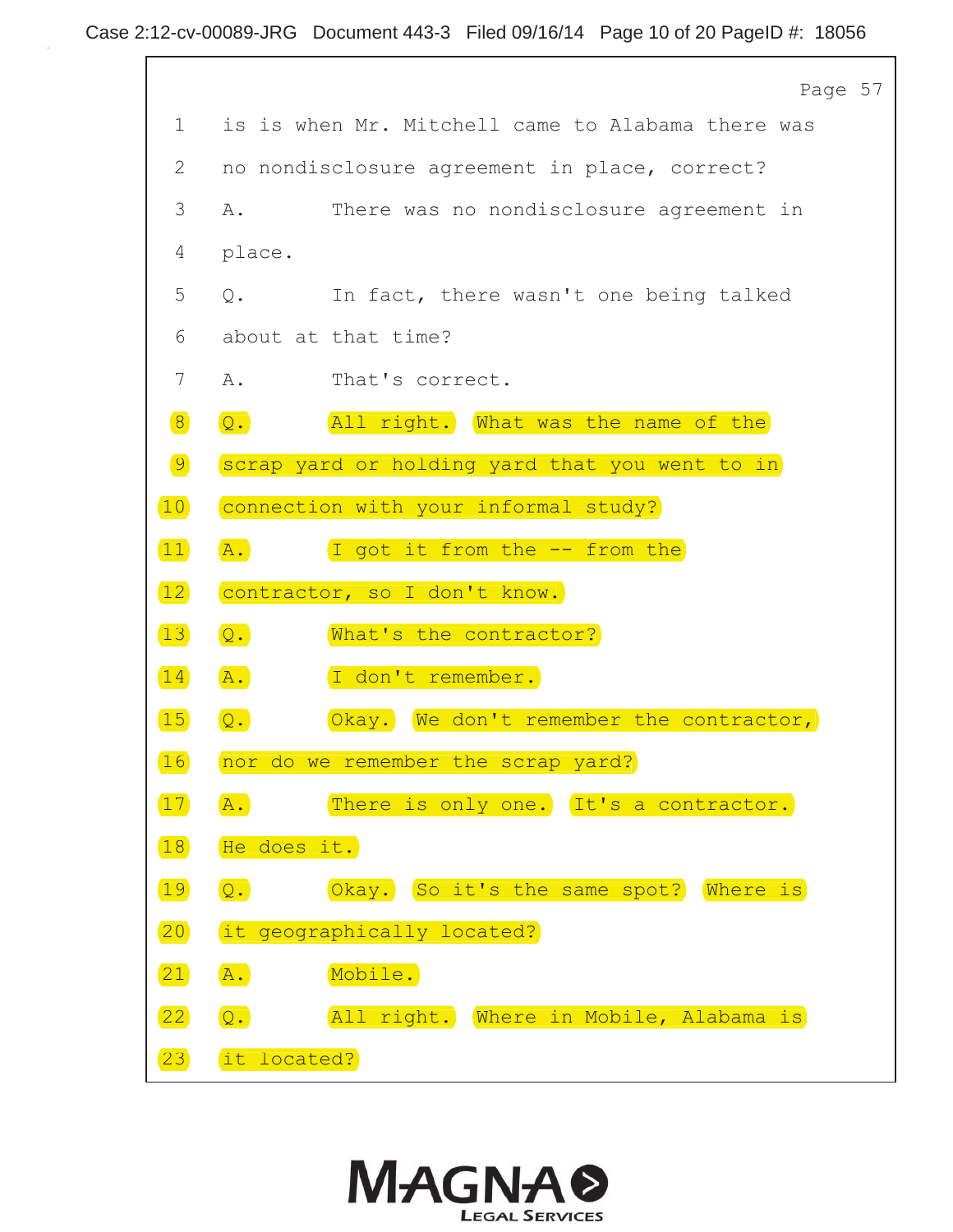

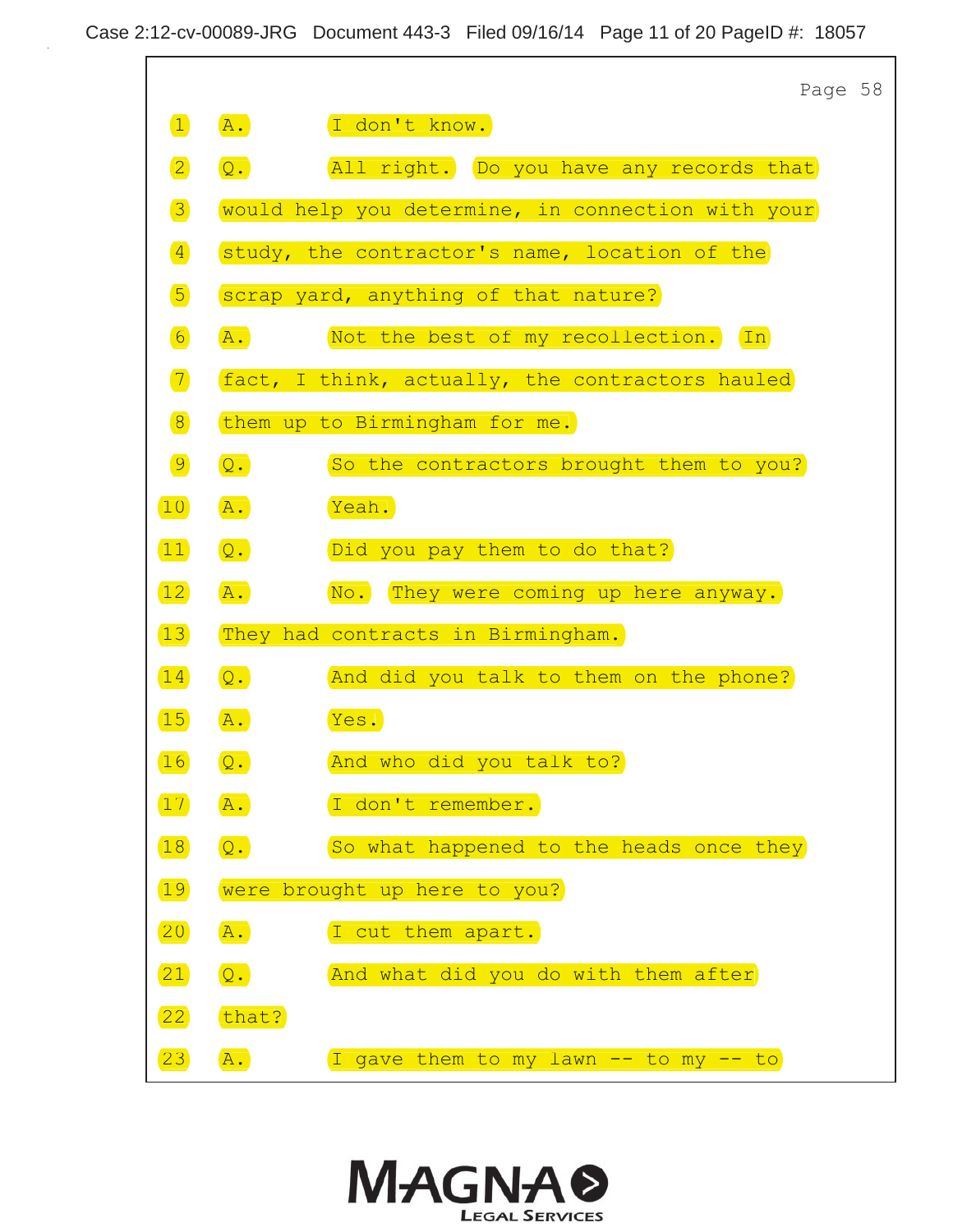

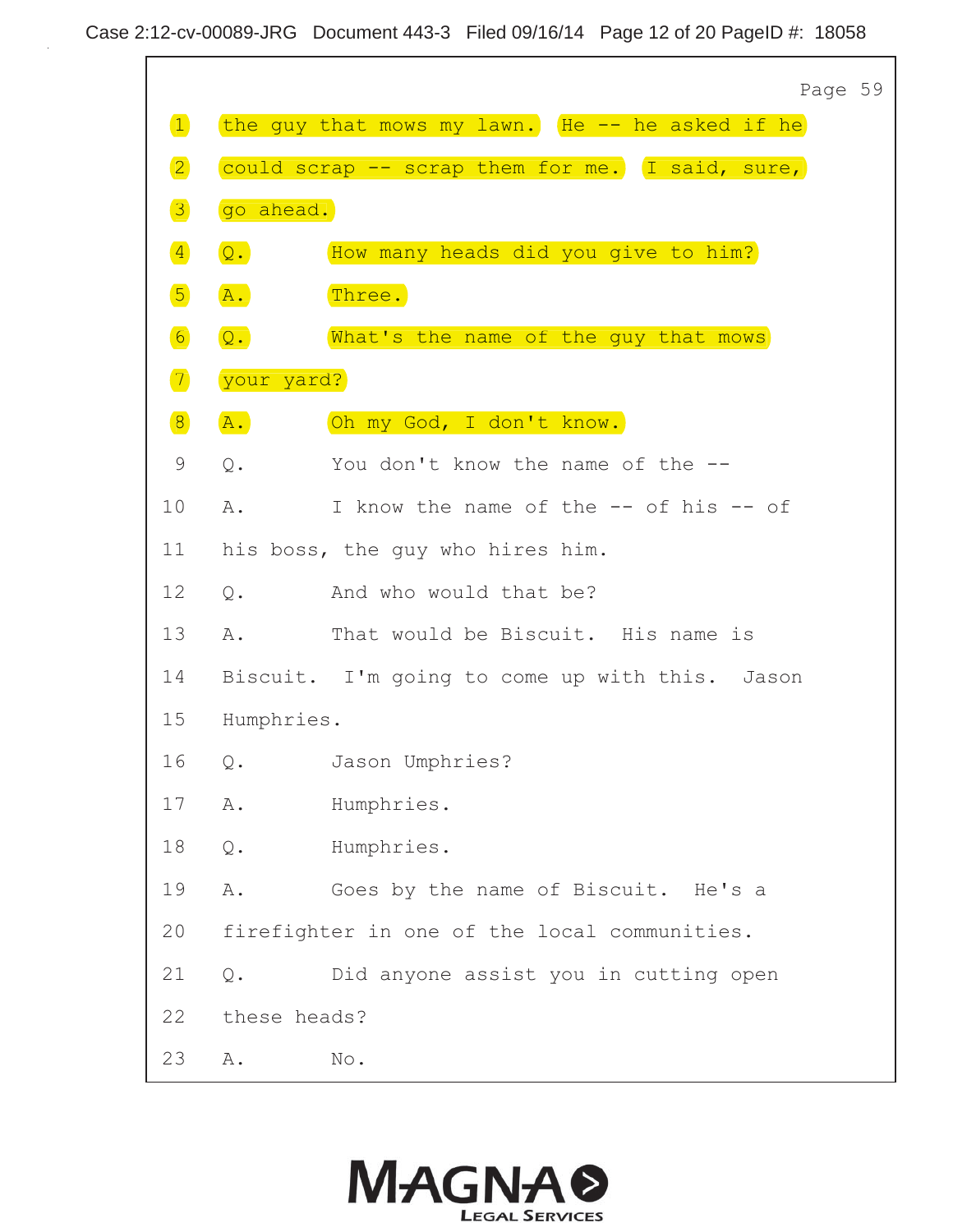|             |                 |                                                 | Page 61 |  |
|-------------|-----------------|-------------------------------------------------|---------|--|
| $\mathbf 1$ |                 | the ET-Plus in February of 2013 when you were   |         |  |
| 2           |                 | meeting with them?                              |         |  |
| 3           | Α.              | The subject never came up, and $I$ --           |         |  |
| 4           | Q.              | You certainly didn't volunteer it to            |         |  |
| 5           | them?           |                                                 |         |  |
| 6           | Α.              | No, I did not.                                  |         |  |
| 7           | Q.              | All right. Did you tell the --                  |         |  |
| 8           | Mr. Marchase -- |                                                 |         |  |
| 9           | Α.              | Mr. Marchase.                                   |         |  |
| 10          | Q.              | -- Marchase --                                  |         |  |
| 11          | Α.              | Marchase.                                       |         |  |
| 12          | $Q$ .           | -- Mr. Marchase or Mr. Leonard that you         |         |  |
| 13          |                 | were engaged in a study of a product of someone |         |  |
| 14          |                 | that you were going to meet with about business |         |  |
| 15          | opportunities?  |                                                 |         |  |
| 16          | Α.              | No.                                             |         |  |
| 17          | $Q$ .           | Have they ever told you that they wished        |         |  |
| 18          |                 | you had disclosed that to them?                 |         |  |
| 19          | Α.              | No.                                             |         |  |
| 20          | $\mathsf{Q}$ .  | Even as we sit here today?                      |         |  |
| 21          | Α.              | No.                                             |         |  |
| 22          | $Q$ .           | Did you take any pictures or a video of         |         |  |
| 23          |                 | any of the study that you conducted?            |         |  |

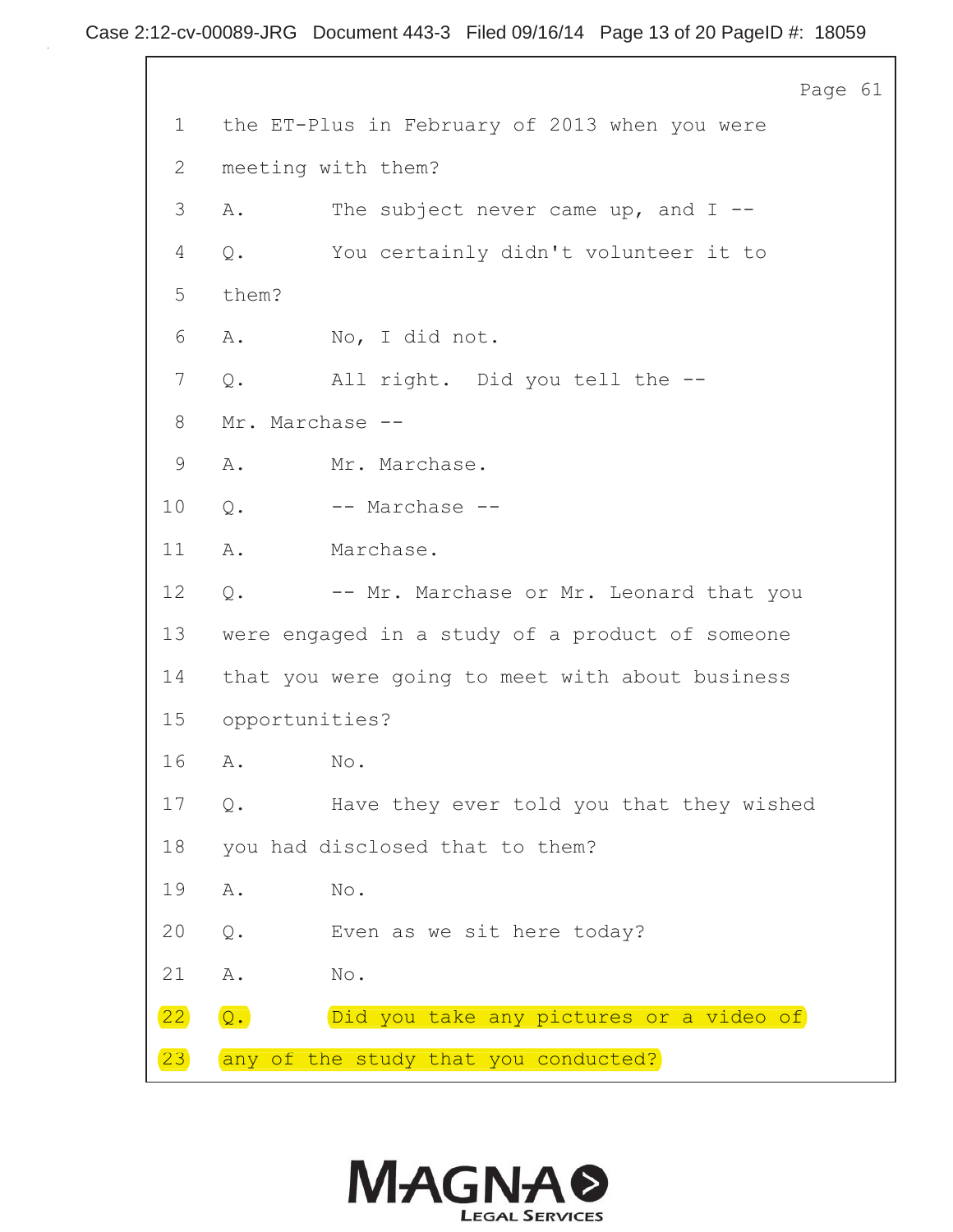Page 62 A. I took pictures. 2 Q. Where are those photographs? 3 **A.** We're trying to find them on the hard drive. 5 **Q.** All right. Have you brought them here with you today? 7 (A. If I had found them on the hard drive, 8 I would have brought them here with me today. 9 Q. So you haven't brought any of them here? 10 You haven't been able to find any of them? 11 A. I haven't been able to find any of them. 12 Q. All right. How about any notes from 13 that particular study, have you produced those? 14 A. They're -- they're with the pictures in 15 the same file. 16 Q. All right. So they're no longer -- at 17 least as of today, we've been unable to locate 18 those? 19 A. That's correct. 20 Q. All right. And am I correct that you 21 don't intend to publish this study or put it into 22 formal circulation for peer review or however it 23 works in the scientific community? 4 6 9. (Where are those photographs)<br>
3 2. (We're trying to find them of<br>
4 2. (All right. (Have you brough<br>
6 2. (All right. (Have you brough<br>
6 2. (If I had found them on the 1 2. (Upd.)<br>
8 2. (If I had found them on the 1 2  $\blacksquare$ 

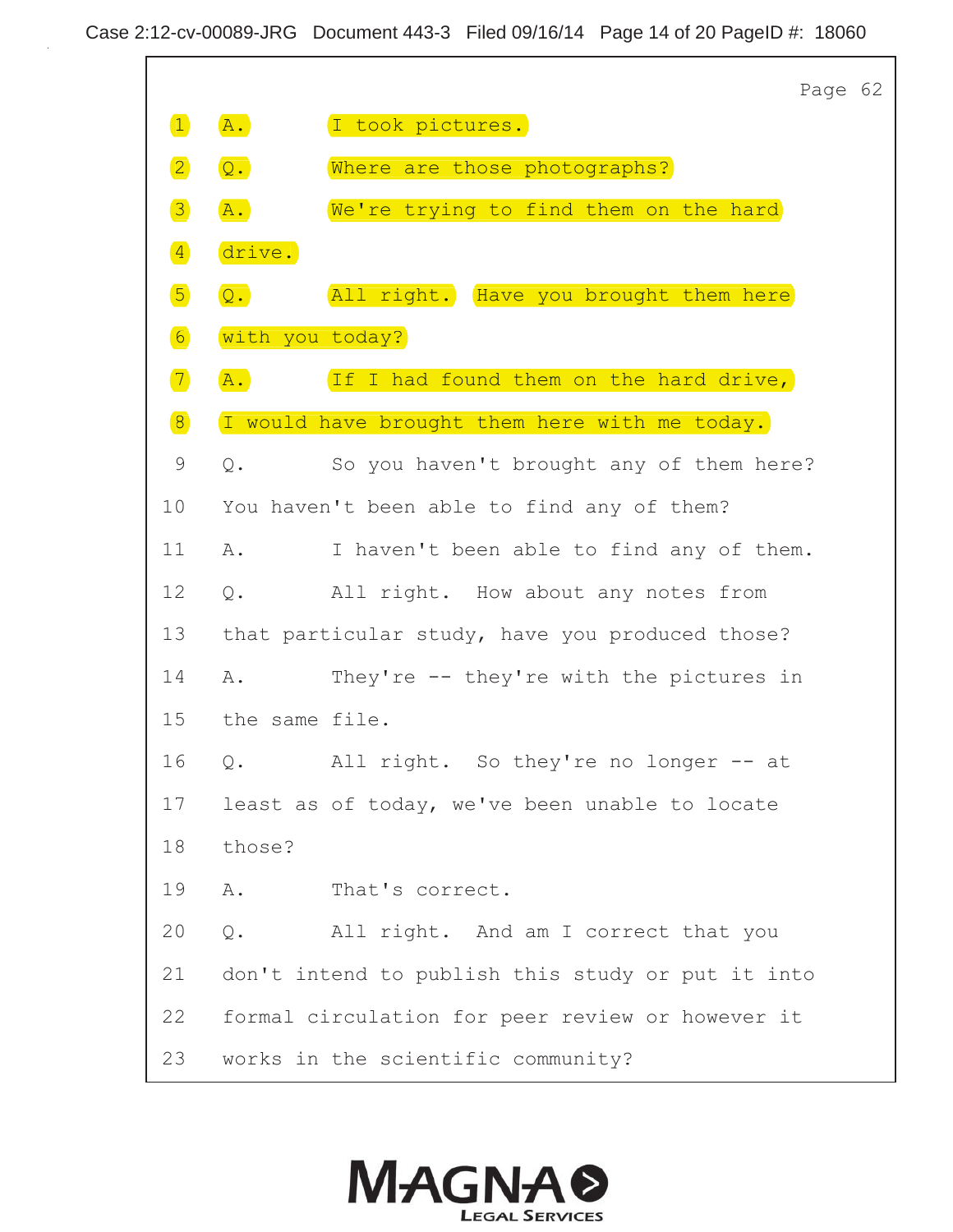|              |                  | Page 85                                           |
|--------------|------------------|---------------------------------------------------|
| $\mathbf 1$  |                  | A. Correct.                                       |
| 2            | Q.               | And on each of these locations, your              |
| 3            |                  | measurements are of 14 and three-quarters for the |
| 4            |                  | first impact and 15 and an eighth for the second  |
| 5            | impact --        |                                                   |
| 6            | Α.               | Correct.                                          |
| 7            | Q.               | -- for the feeder chute?                          |
| $8\,$        | Α.               | Correct.                                          |
| 9            | $\overline{Q}$ . | All right. Where are those measurements           |
| 10           |                  | as we sit here today? We have that written down   |
| $\boxed{11}$ |                  | anywhere where we can see that?                   |
| 12           | A.               | Well, we can go do it again if you'd              |
| 13           |                  | like, but no, I don't have them. They're on the   |
| 14           |                  | notes that are on -- that we lost on the hard     |
| 15           | drive crash.     |                                                   |
| 16           | $Q$ .            | Okay. I'm just making sure those are              |
| 17           | the              | same notes that we're talking about.              |
| 18           | A.               | Same notes.                                       |
| 19           | $\overline{Q}$ . | All right. So we don't have those                 |
| 20           |                  | notes. And the same would hold true for the       |
| $\boxed{21}$ | photographs?     |                                                   |
| $\boxed{22}$ | $\overline{A}$ . | Correct.                                          |
| 23           | Q.               | Did you have anybody assisting you that           |

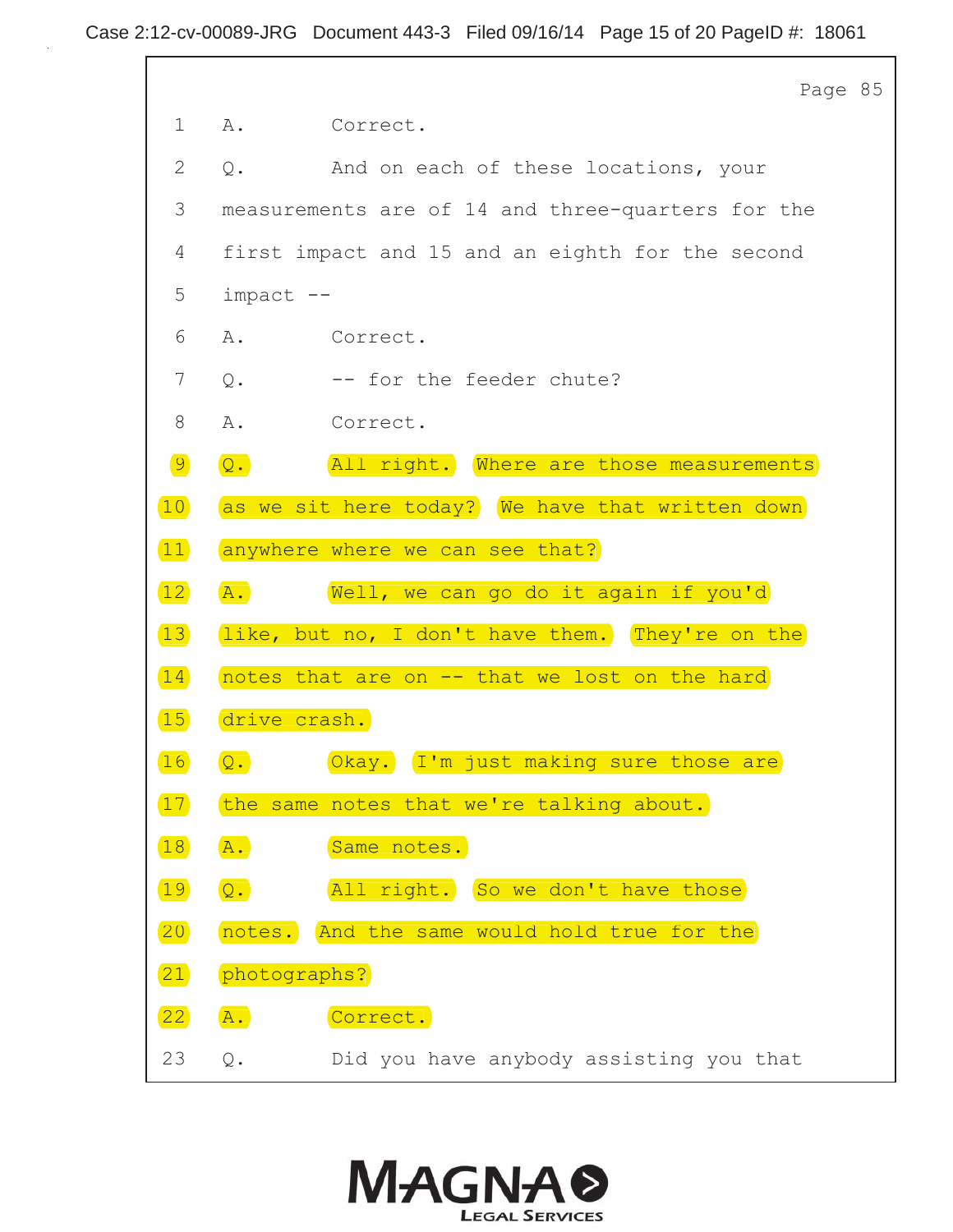Page 87 1 A. I recognize the spots, but I can't --2 can't recall exactly. 3 Q. All right. Can you provide that 4 information to your counsel -- 5 A. At a later time, yes. 6 Q. -- so that we can go and check that and 7 verify that? And where would be the other --8 A. What are you going verify? 9 Q. I'm just going to go look at it and see 10 what it looks like. 11 A. Okay, okay. I can tell you where those 12 were. 13 Q. Yeah, that's what I need to know. And 14 for the second location as well. 15 A. I can give you both of those locations. 16 Q. What's the second location? 17 A. They're both on I-65 southbound through 18 Hoover. 19 Q. Both of them through Hoover? 20 A. Correct. 21 Q. Okay. As we sit here today, though, you don't know the exact location, correct?  $\overline{A.}$   $\overline{I}$  don't  $\overline{I}$  don't have the outpost on 22 23

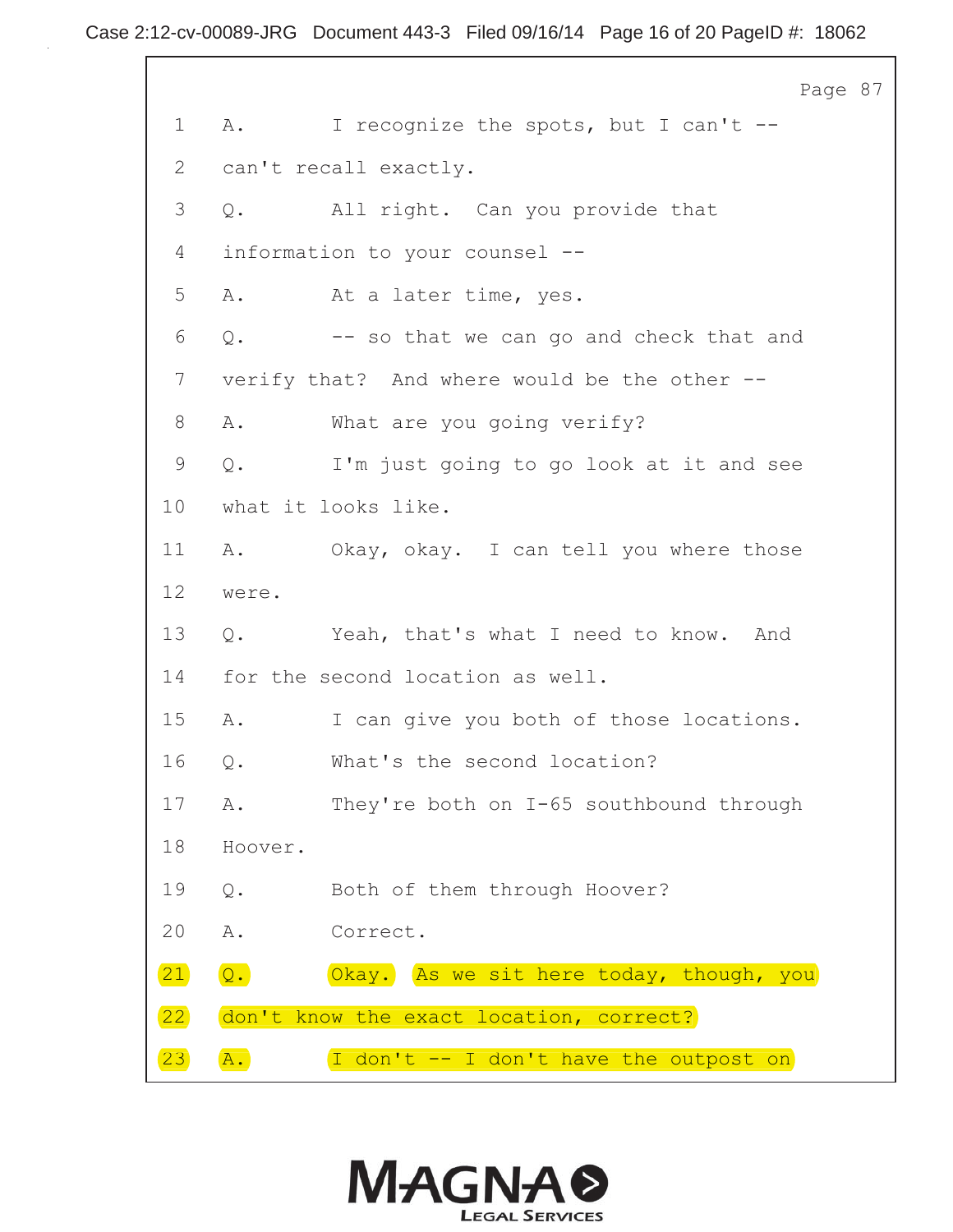|             | Page 88                                               |
|-------------|-------------------------------------------------------|
| $\boxed{1}$ | my -- the top of my head, but I know where they're    |
| $\boxed{2}$ | at.                                                   |
| 3           | Q.<br>When the measurements were taking place,        |
| 4           | did you -- did you -- were you measuring them --      |
| 5           | these two locations, were you measuring them as --    |
| 6           | with rail extruded through them immediately after     |
| 7           | the collision?                                        |
| 8           | Α.<br>Correct.                                        |
| 9           | All right. Do you have information<br>$Q$ .           |
| 10          | about how that collision occurred?                    |
| 11          | No.<br>Α.                                             |
| 12          | Okay. And do you have information about<br>$Q$ .      |
| 13          | how any of the collisions occurred for any of the     |
| 14          | heads that you looked at that were brought to you     |
| 15          | by the contractor in Alabama and from Mobile,         |
| 16          | Alabama?                                              |
| 17          | Of the 20 I've looked at, I could see<br>Α.           |
|             | 18 the tracks where the car approached in most cases. |
| 19          | See it where?<br>$Q$ .                                |
| 20          | Α.<br>In the grass.                                   |
| 21          | $Q$ .<br>Well, I thought that you were $-$ - they     |
| 22          | were brought to you from Mobile, Alabama to your      |
| 23          | house?                                                |

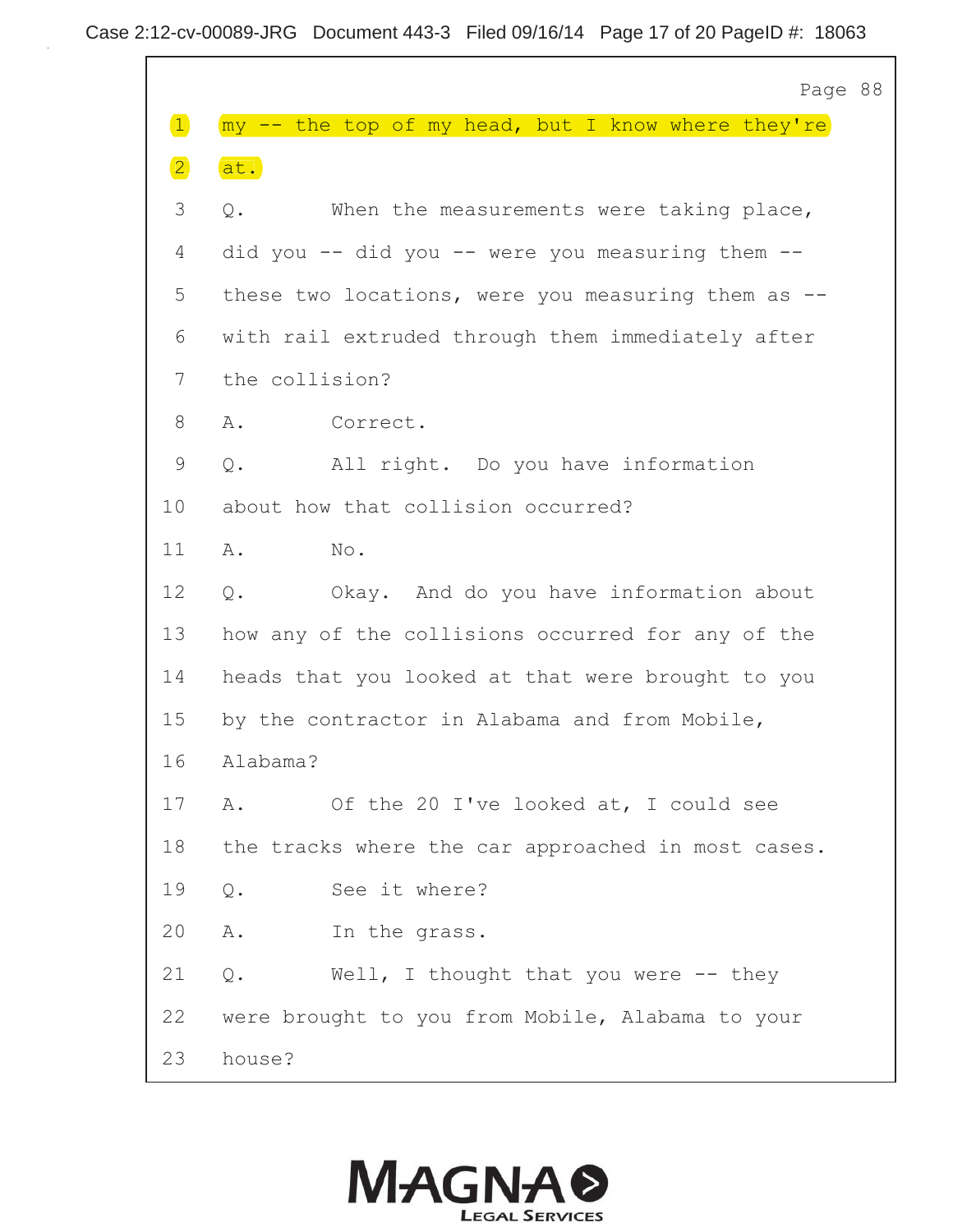

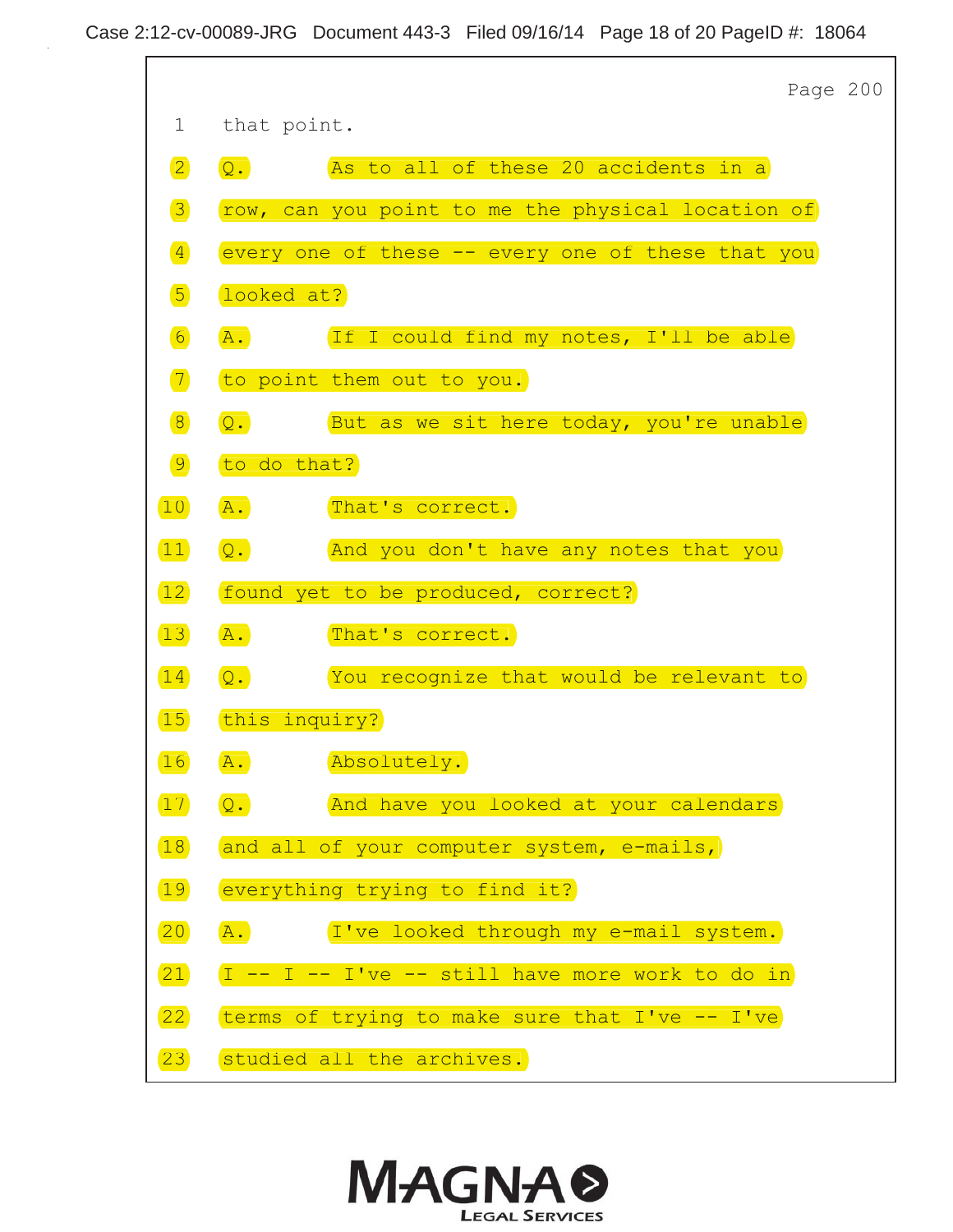